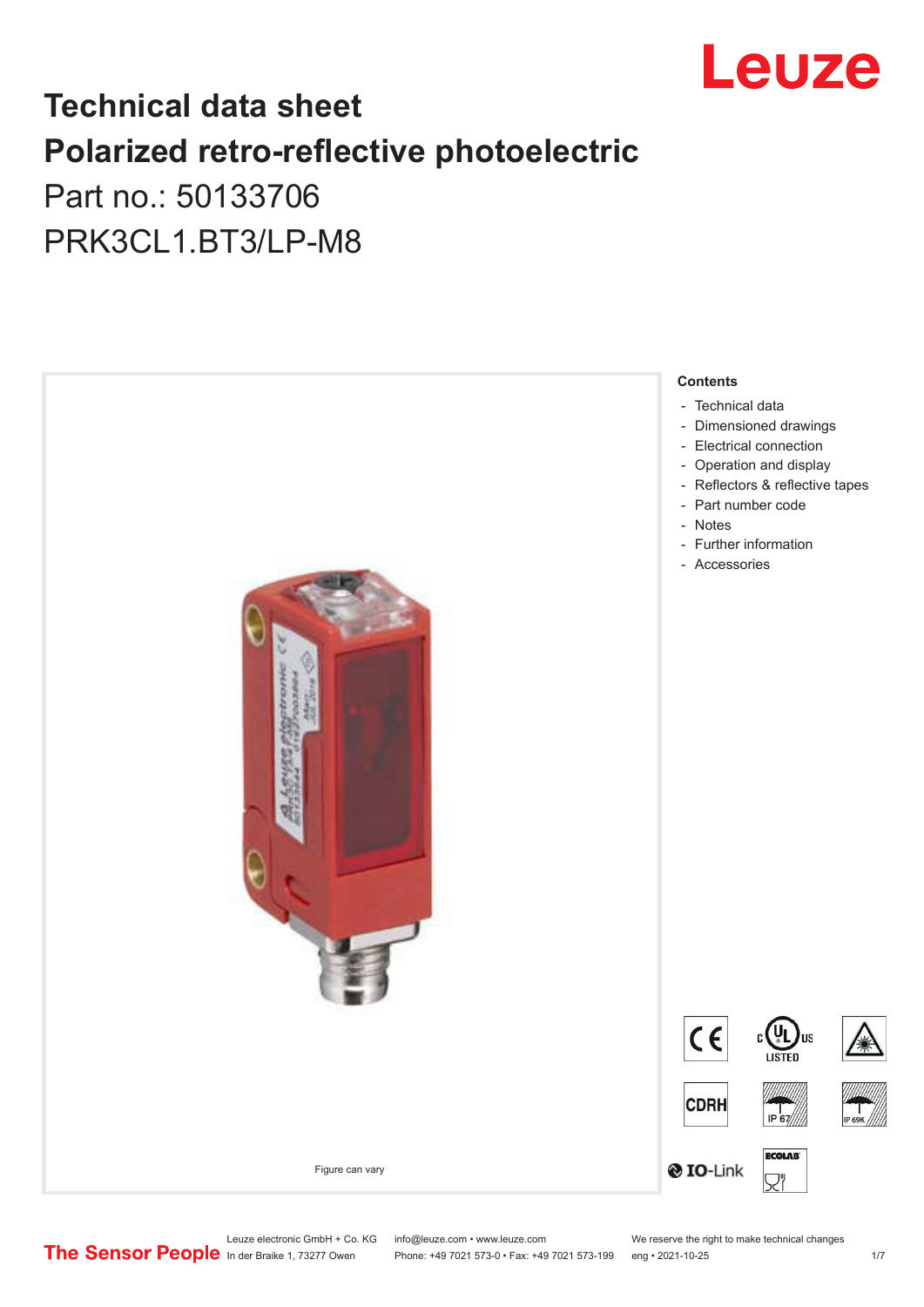**Operating principle** Reflection principle

Detection of highly transparent bottles Detection of transparent films

## <span id="page-1-0"></span>**Technical data**

# Leuze

### **Basic data**

| <b>Series</b>              |    |
|----------------------------|----|
| <b>Operating principle</b> | Re |
| Application                | )e |

### **Special version**

**Special version** Autocollimation

### **Optical data**

| <b>Operating range</b>               | Guaranteed operating range |
|--------------------------------------|----------------------------|
| <b>Operating range</b>               | $00.4$ m                   |
| <b>Operating range limit</b>         | Typical operating range    |
| <b>Operating range limit</b>         | 00.5m                      |
| Beam path                            | Collimated                 |
| Light source                         | Laser, Red                 |
| Wavelength                           | 655 nm                     |
| Laser class                          | 1, IEC/EN 60825-1:2007     |
| Max. laser power                     | 0.0017 W                   |
| <b>Transmitted-signal shape</b>      | Pulsed                     |
| <b>Pulse duration</b>                | $5.3 \,\mu s$              |
| Light spot size [at sensor distance] | 1 mm [500 mm]              |
| Type of light spot geometry          | Round                      |
| Shift angle                          | Typ. $\pm 2^{\circ}$       |
|                                      |                            |

### **Electrical data**

**Performance data Supply voltage U<sub>B</sub>** 

**Open-circuit current** 

**Protective circuit** Polarity reversal protection Short circuit protected

10 ... 30 V, DC, Incl. residual ripple **Residual ripple** 0 ... 15 %, From U<sub>B</sub><br> **Open-circuit current** 0 ... 15 mA

#### **Outputs**

**Number of digital switching outputs** 2 Piece(s)

### **Switching outputs**

**Voltage type** DC **Switching current, max.** 100 mA **Switching voltage** 

high:  $\geq (U_p - 2V)$ Low: ≤2V

**Switching output 1 Assignment** Connection 1, pin 4 **Switching element** Transistor, Push-pull **Switching principle** IO-Link / light switching (PNP)/dark switching (NPN)

**Switching output 2 Assignment** Connection 1, pin 2 **Switching element** Transistor, PNP **Switching principle** Dark switching

### **Timing**

**Switching frequency** 3,000 Hz **Response time** 0.17 ms **Readiness delay** 300 ms

### **Interface**

| Type             | IO-Link          |
|------------------|------------------|
| <b>IO-Link</b>   |                  |
| <b>COM</b> mode  | COM <sub>2</sub> |
| Min. cycle time  | $COM2 = 2.3$ ms  |
| Frame type       | 2.5              |
| Specification    | V1.1             |
| SIO-mode support | <b>Yes</b>       |

### **Connection**

| <b>Connection 1</b>       |                |
|---------------------------|----------------|
| <b>Function</b>           | Signal IN      |
|                           | Signal OUT     |
|                           | Voltage supply |
| <b>Type of connection</b> | Connector      |
| <b>Thread size</b>        | M8             |
| <b>Type</b>               | Male           |
| <b>Material</b>           | Metal          |
| No. of pins               | 4 -pin         |

### **Mechanical data**

| Dimension (W x H x L)             | 11.4 mm x 34.2 mm x 18.3 mm  |
|-----------------------------------|------------------------------|
| <b>Housing material</b>           | Plastic                      |
| <b>Plastic housing</b>            | PC-ABS                       |
| Lens cover material               | Plastic / PMMA               |
| Net weight                        | 10q                          |
| <b>Housing color</b>              | Red                          |
| <b>Type of fastening</b>          | Two M3 threaded sleeves      |
|                                   | Via optional mounting device |
| <b>Compatibility of materials</b> | <b>ECOLAB</b>                |

### **Operation and display**

| Type of display                     | I FD                   |
|-------------------------------------|------------------------|
| <b>Number of LEDs</b>               | 2 Piece(s)             |
| <b>Operational controls</b>         | Teach button           |
| Function of the operational control | Sensitivity adjustment |

### **Environmental data**

| Ambient temperature, operation | $-10$ 55 °C $\,$ |
|--------------------------------|------------------|
| Ambient temperature, storage   | -40  70 °C       |

### **Certifications**

| Degree of protection     | IP 67         |
|--------------------------|---------------|
|                          | IP 69K        |
| <b>Protection class</b>  | Ш             |
| <b>Certifications</b>    | c UL US       |
| <b>Standards applied</b> | IEC 60947-5-2 |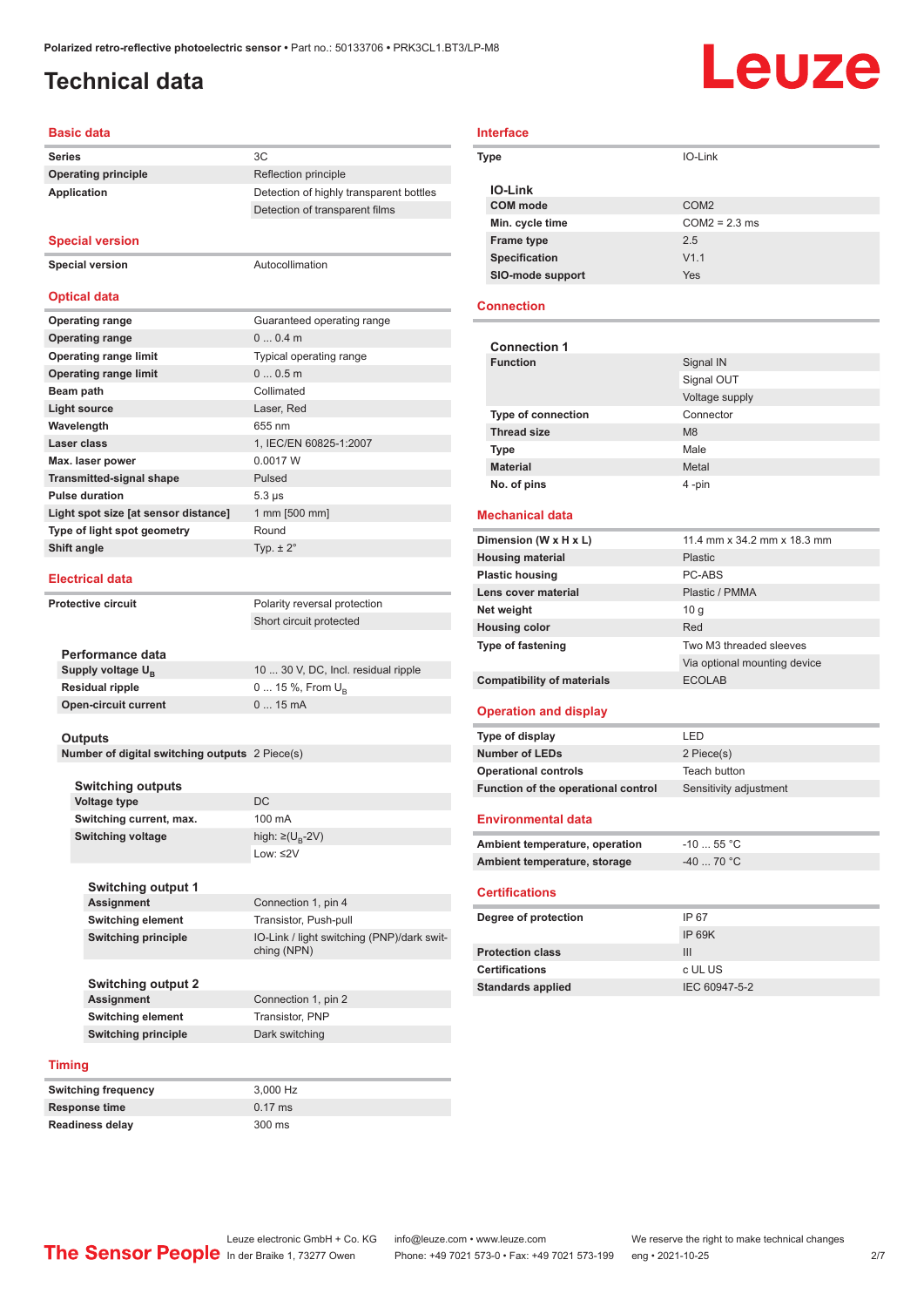## <span id="page-2-0"></span>**Technical data**

| <b>Customs tariff number</b> | 85365019 |
|------------------------------|----------|
| eCl@ss 5.1.4                 | 27270902 |
| eCl@ss 8.0                   | 27270902 |
| eCl@ss 9.0                   | 27270902 |
| eCl@ss 10.0                  | 27270902 |
| eCl@ss 11.0                  | 27270902 |
| <b>ETIM 5.0</b>              | EC002717 |
| <b>ETIM 6.0</b>              | EC002717 |
| <b>ETIM 7.0</b>              | EC002717 |

## **Dimensioned drawings**

All dimensions in millimeters



- A Green LED
- B Yellow LED
- C Optical axis
- D Teach button
- E Mounting sleeve (standard)
- F Threaded sleeve (3C.B series)

**Leuze**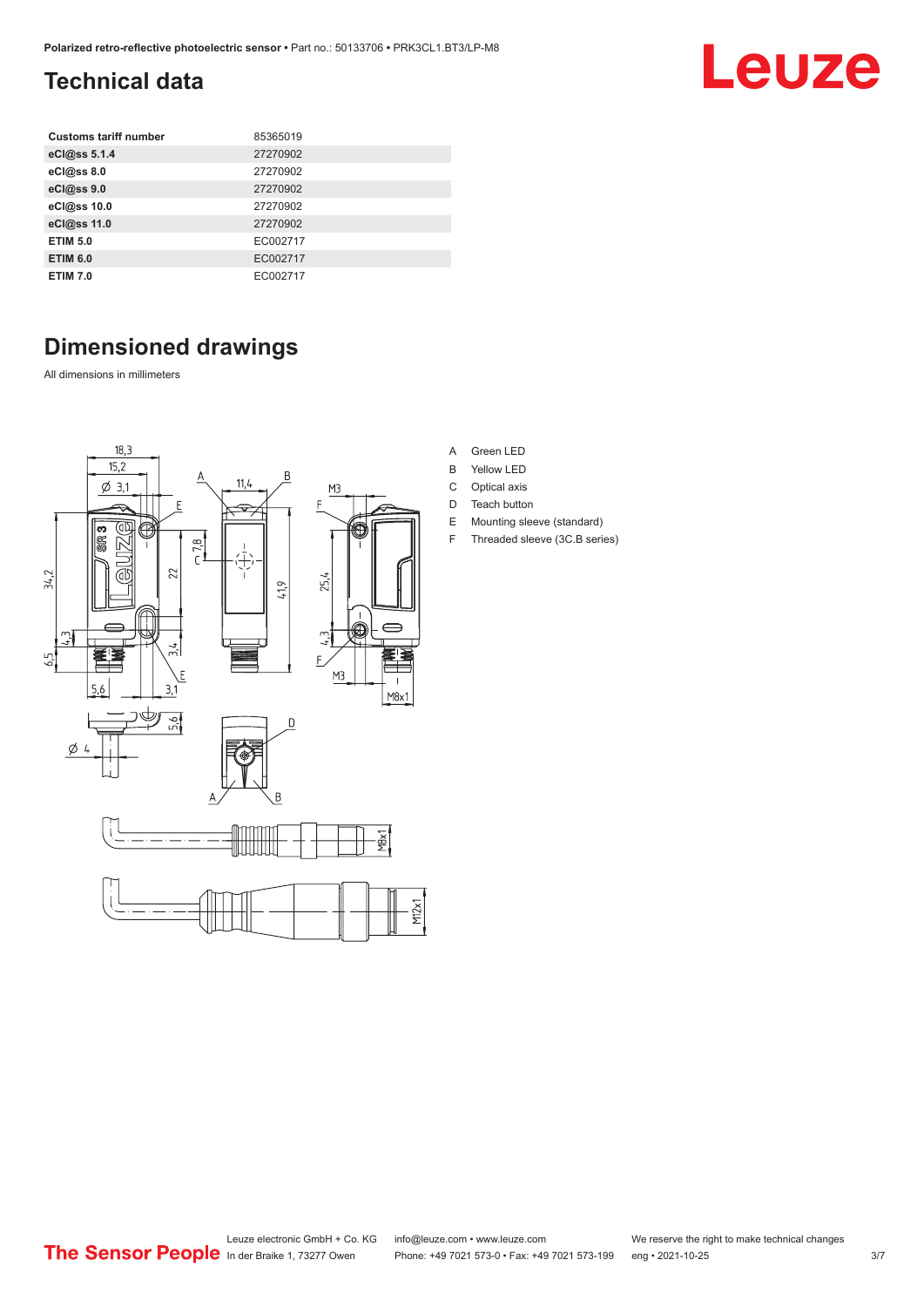## <span id="page-3-0"></span>**Electrical connection**

## Leuze

### **Connection 1**

| <b>Function</b>    | Signal IN      |
|--------------------|----------------|
|                    | Signal OUT     |
|                    | Voltage supply |
| Type of connection | Connector      |
| <b>Thread size</b> | M <sub>8</sub> |
| <b>Type</b>        | Male           |
| <b>Material</b>    | Metal          |
| No. of pins        | $4 - pin$      |

| Pin            | <b>Pin assignment</b> |
|----------------|-----------------------|
|                | V+                    |
| $\overline{2}$ | OUT <sub>2</sub>      |
| 3              | <b>GND</b>            |
| 4              | IO-Link / OUT 1       |



## **Operation and display**

| <b>LED</b>     | <b>Display</b>           | <b>Meaning</b>                       |
|----------------|--------------------------|--------------------------------------|
|                | Green, continuous light  | Operational readiness                |
| $\overline{2}$ | Yellow, continuous light | Light path free                      |
|                | Yellow, flashing         | Light path free, no function reserve |

## **Reflectors & reflective tapes**

|  | Part no. | <b>Designation</b> | <b>Operating range</b><br><b>Operating range</b> | <b>Description</b>                                                                                                                                                                                                           |
|--|----------|--------------------|--------------------------------------------------|------------------------------------------------------------------------------------------------------------------------------------------------------------------------------------------------------------------------------|
|  | 50110191 | REF 6-A-25x25      | $00.4$ m<br>00.5m                                | Design: rechteckig<br>Triple reflector size: 0.3 mm<br>Reflective surface: 25 mm x 25 mm<br>Material: Kunststoff<br>Chemical designation of the material: PMMA<br>Fastening: selbstklebend                                   |
|  | 50114185 | REF 6-S-20x40      | 00.4m<br>00.5m                                   | Design: rechteckig<br>Triple reflector size: 0.3 mm<br>Reflective surface: 16 mm x 38 mm<br>Material: Kunststoff<br>Base material: Kunststoff<br>Chemical designation of the material: PMMA8N<br>Fastening: schraubbar       |
|  | 50112142 | <b>TK BR 53</b>    | $00.4$ m<br>00.5m                                | Design: rechteckig<br>Triple reflector size: 0.3 mm<br>Reflective surface: 29 mm x 10 mm<br>Material: Kunststoff<br>Base material: Edelstahl<br>Chemical designation of the material: Edelstahl<br>Fastening: Gehäusepassung |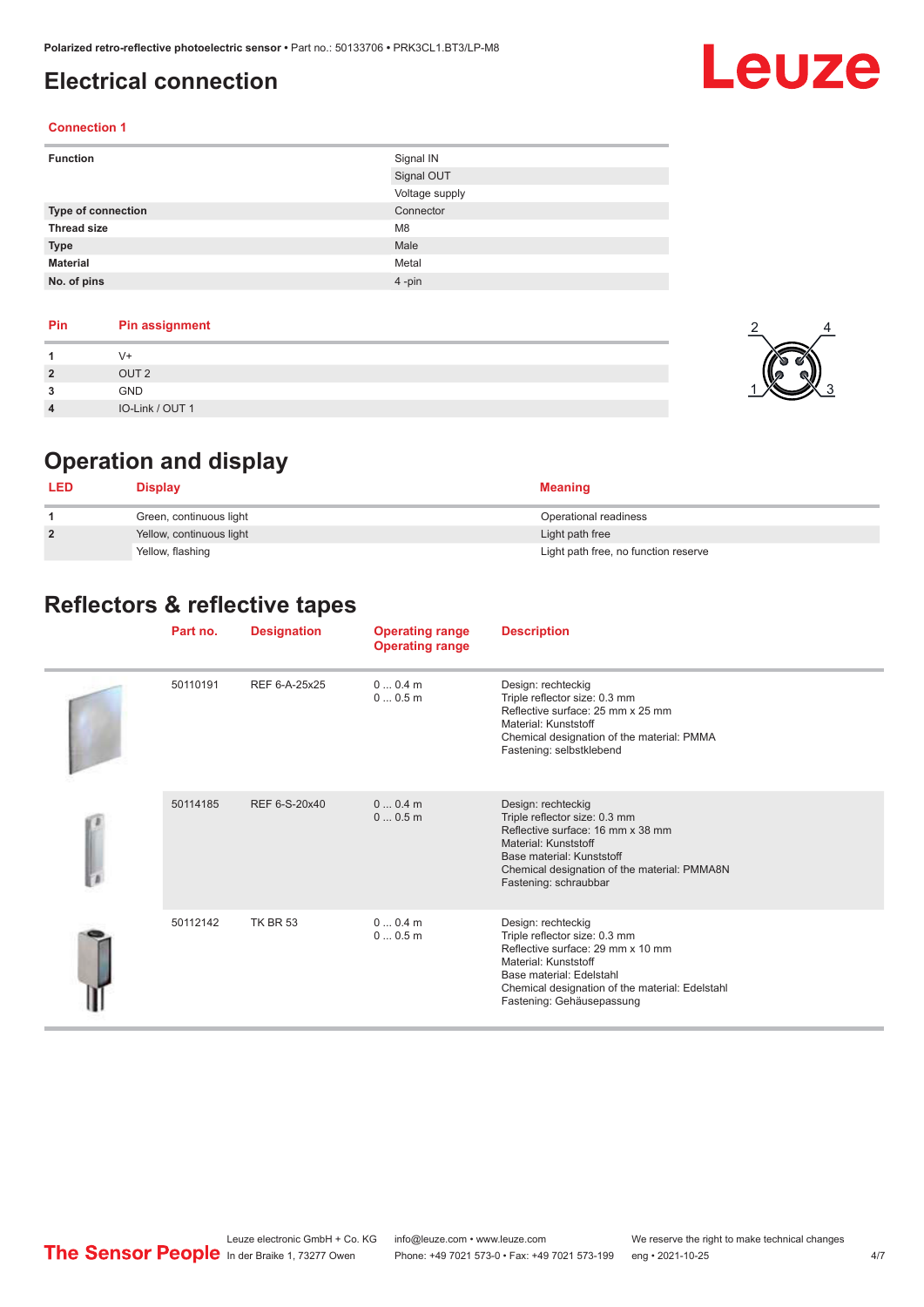## <span id="page-4-0"></span>**Part number code**



Part designation: **AAA 3C d EE-f.GG H/i J-K**

| AAA3C | Operating principle / construction<br>HT3C: Diffuse reflection sensor with background suppression<br>LS3C: Throughbeam photoelectric sensor transmitter<br>LE3C: Throughbeam photoelectric sensor receiver<br>PRK3C: Retro-reflective photoelectric sensor with polarization filter                                                                                                                                                                                                                                                                                                                                 |
|-------|---------------------------------------------------------------------------------------------------------------------------------------------------------------------------------------------------------------------------------------------------------------------------------------------------------------------------------------------------------------------------------------------------------------------------------------------------------------------------------------------------------------------------------------------------------------------------------------------------------------------|
| d     | Light type<br>n/a: red light<br>I: infrared light                                                                                                                                                                                                                                                                                                                                                                                                                                                                                                                                                                   |
| EE.   | Light source<br>n/a: LED<br>L1: laser class 1<br>L <sub>2</sub> : laser class 2                                                                                                                                                                                                                                                                                                                                                                                                                                                                                                                                     |
| f     | Preset range (optional)<br>n/a: operating range acc. to data sheet<br>xxxF: Preset range [mm]                                                                                                                                                                                                                                                                                                                                                                                                                                                                                                                       |
| GG    | Equipment<br>n/a: standard<br>A: Autocollimation principle (single lens) for positioning tasks<br>B: Housing model with two M3 threaded sleeves, brass<br>F: Permanently set range<br>L: Long light spot<br>S: small light spot<br>T: autocollimation principle (single lens) for highly transparent bottles without tracking<br>TT: autocollimation principle (single lens) for highly transparent bottles with tracking<br>V: V-optics<br>XL: Extra long light spot<br>X: extended model<br>HF: Suppression of HF illumination (LED)                                                                              |
| н     | Operating range adjustment<br>n/a with HT: range adjustable via 8-turn potentiometer<br>n/a with retro-reflective photoelectric sensors (PRK): operating range not adjustable<br>1: 270° potentiometer<br>3: teach-in via button<br>6: auto-teach                                                                                                                                                                                                                                                                                                                                                                   |
| j.    | Switching output/function OUT 1/IN: Pin 4 or black conductor<br>2: NPN transistor output, light switching<br>N: NPN transistor output, dark switching<br>4: PNP transistor output, light switching<br>P: PNP transistor output, dark switching<br>6: push-pull switching output, PNP light switching, NPN dark switching<br>G: Push-pull switching output, PNP dark switching, NPN light switching<br>L: IO-Link interface (SIO mode: PNP light switching, NPN dark switching)<br>8: activation input (activation with high signal)<br>X: pin not used<br>1: IO-Link / light switching (NPN) / dark switching (PNP) |
| J     | Switching output / function OUT 2/IN: pin 2 or white conductor<br>2: NPN transistor output, light switching<br>N: NPN transistor output, dark switching<br>4: PNP transistor output, light switching<br>P: PNP transistor output, dark switching<br>6: push-pull switching output, PNP light switching, NPN dark switching<br>G: Push-pull switching output, PNP dark switching, NPN light switching<br>W: warning output<br>X: pin not used<br>8: activation input (activation with high signal)<br>9: deactivation input (deactivation with high signal)<br>T: teach-in via cable                                 |
| κ     | <b>Electrical connection</b><br>n/a: cable, standard length 2000 mm, 4-wire<br>5000: cable, standard length 5000 mm, 4-wire<br>M8: M8 connector, 4-pin (plug)<br>M8.3: M8 connector, 3-pin (plug)<br>200-M8: cable, length 200 mm with M8 connector, 4-pin, axial (plug)<br>200-M8.3: cable, length 200 mm with M8 connector, 3-pin, axial (plug)<br>200-M12: cable, length 200 mm with M12 connector, 4-pin, axial (plug)                                                                                                                                                                                          |

## **Note**

 $\%$  A list with all available device types can be found on the Leuze website at www.leuze.com.

5/7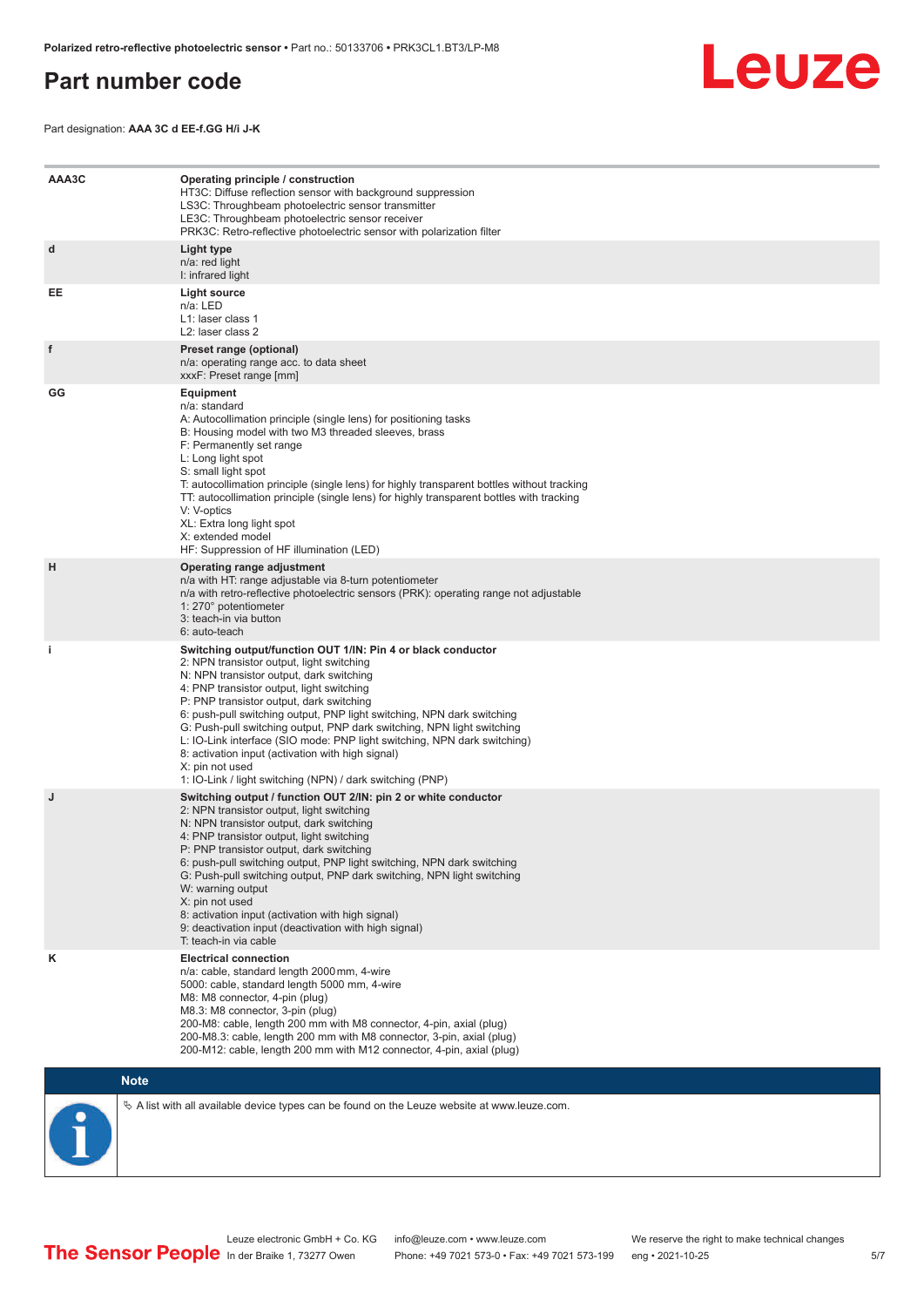## <span id="page-5-0"></span>**Notes**

### **Observe intended use!**

- $\%$  This product is not a safety sensor and is not intended as personnel protection.
- $\%$  The product may only be put into operation by competent persons.
- $\%$  Only use the product in accordance with its intended use.

| <b>For UL applications:</b> |                                                                                                                                                                                                                                                                                                                  |  |  |  |  |
|-----------------------------|------------------------------------------------------------------------------------------------------------------------------------------------------------------------------------------------------------------------------------------------------------------------------------------------------------------|--|--|--|--|
|                             | $\%$ For UL applications, use is only permitted in Class 2 circuits in accordance with the NEC (National Electric Code).<br>These proximity switches shall be used with UL Listed Cable assemblies rated 30V, 0.5A min, in the field installation, or equivalent (categories: CYJV/<br>₩<br>CYJV7 or PVVA/PVVA7) |  |  |  |  |

|   | <b>WARNING! LASER RADIATION - CLASS 1 LASER PRODUCT</b>                                                                                                                                                                                                           |
|---|-------------------------------------------------------------------------------------------------------------------------------------------------------------------------------------------------------------------------------------------------------------------|
|   | The device satisfies the requirements of IEC 60825-1:2007 (EN 60825-1:2007) safety requiations for a product of <b>laser class 1</b> as well as the<br>U.S. 21 CFR 1040.10 regulations with deviations corresponding to "Laser Notice No. 50" from June 24, 2007. |
| 纂 | $\&$ Observe the applicable statutory and local laser protection regulations.                                                                                                                                                                                     |
|   | $\%$ The device must not be tampered with and must not be changed in any way.                                                                                                                                                                                     |
|   | There are no user-serviceable parts inside the device.                                                                                                                                                                                                            |
|   | Repairs must only be performed by Leuze electronic GmbH + Co. KG.                                                                                                                                                                                                 |

## **Further information**

- Light source: Average life expectancy 50,000 h at an ambient temperature of 25 °C
- Response time: For short decay times, an ohmic load of approx. 5 kOhm is recommended
- Sum of the output currents for both outputs, 50 mA for ambient temperatures > 40 °C
- Permissible operating temperature range during IO-Link operation: -10 °C to +40 °C

## **Accessories**

## Connection technology - Connection cables

|  | Part no. | <b>Designation</b> | <b>Article</b>   | <b>Description</b>                                                                                                                                |
|--|----------|--------------------|------------------|---------------------------------------------------------------------------------------------------------------------------------------------------|
|  | 50130850 | KD U-M8-4A-V1-050  | Connection cable | Connection 1: Connector, M8, Axial, Female, 4-pin<br>Connection 2: Open end<br>Shielded: No<br>Cable length: 5,000 mm<br>Sheathing material: PVC  |
|  | 50130871 | KD U-M8-4W-V1-050  | Connection cable | Connection 1: Connector, M8, Angled, Female, 4-pin<br>Connection 2: Open end<br>Shielded: No<br>Cable length: 5,000 mm<br>Sheathing material: PVC |

Leuze